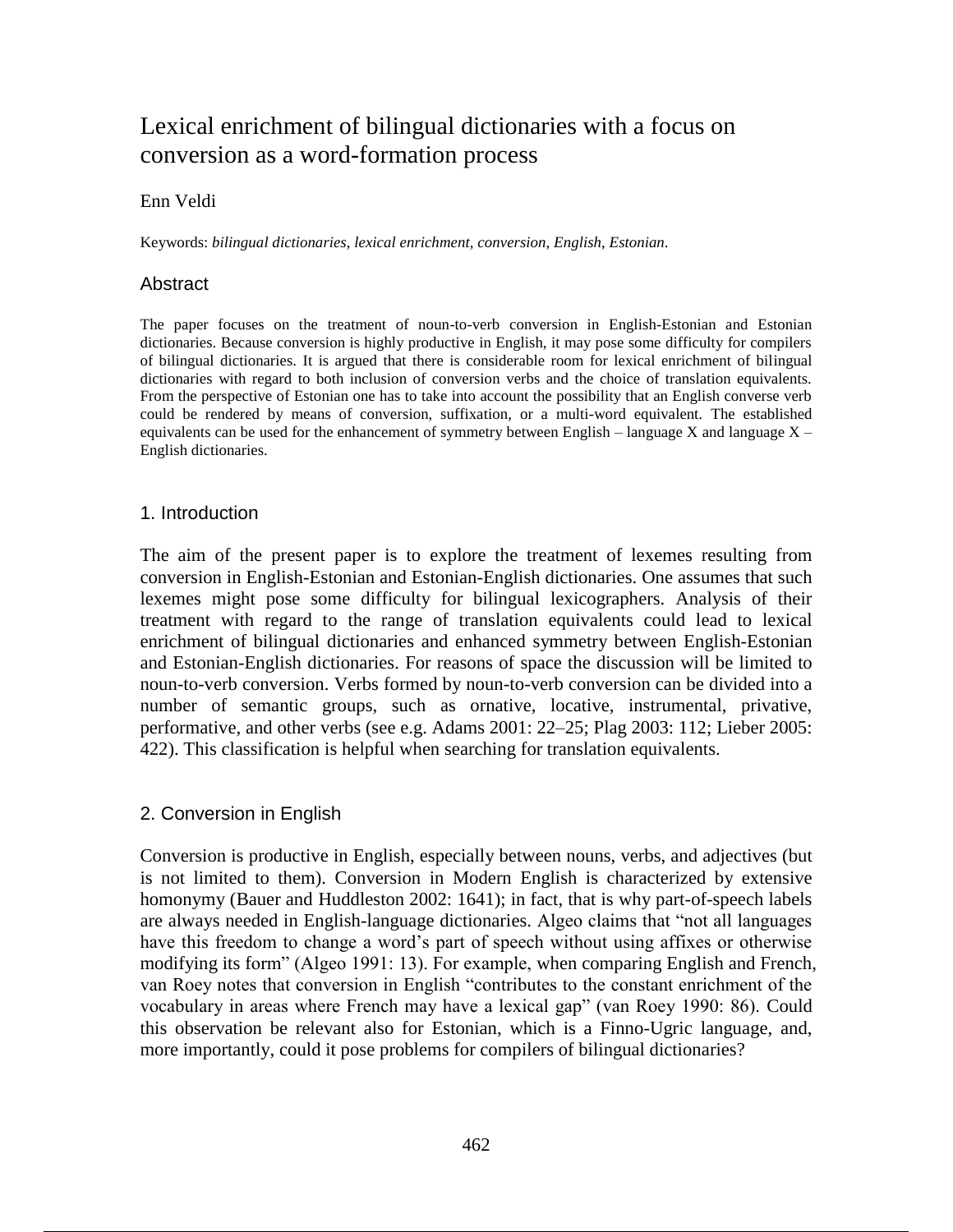## 3. Conversion in Estonian

First, one should point out that conversion occurs in Estonian, too; its morphological nature, however, is different from conversion in English. Kastovsky makes a useful distinction between 'word-based' versus 'stem-based' morphology (see e.g. Kastovsky 2009: 158 ff.). According to this view, conversion in Modern English is mostly wordbased, and conversion in Estonian is mostly stem-based. For example, in the case of *rohi* 'grass' n > *rohima* v 'to weed' *-ma* acts as the infinitive marker; this marker is regarded as part of the inflectional system, and the verb does not contain any derivational suffix. In this respect Estonian resembles Old English, which was a highly inflected language and classified as stem-based (see e.g. the examples. *cum-an* 'to come': *cum-a* 'one who comes, a guest' and *beorht* 'bright': *beorht-ian* 'to make bright' in Kastovsky 2009: 153). One can find also some examples in Estonian where a compound noun is converted into a verb, for example, *salakütt* n 'poacher, lit. secret hunter' > *salaküttima* v 'to poach'. In Estonian homonymy (word-based conversion) can be found in adjectives and nouns, for example, *noor* adj 'young' and *noor* n 'young person' or *kohalik* adj 'local' and *kohalik* n 'local'. Conversion has been discussed in several Estonian grammars (e.g. EKG 1995: 419–420); however, the most comprehensive treatment can be found in Vare (2004). According to Silvi Vare, Estonian monolingual dictionaries provide evidence of about 1,000 conversion verbs in Estonian; recent decades, however, are characterized by an increase in both native and borrowed conversion verbs (Vare 2004: 41, 55). Reet Kasik has claimed that noun-to-verb conversion is more transparent and productive in Estonian (Kasik 2009: 10), cf. *saag* n 'a saw' > s*aagima* v 'to saw', *kamm* n > *kammima* v 'to comb'.

# 4. Treatment of conversion English-Estonian and Estonian-English dictionaries

Lexicographic evidence of the following dictionaries will be analysed. *SILVET 4* represents the best-known English-Estonian dictionary. Its first edition was published in 1939, which makes it a good source for studying the evolution of a dictionary in the course time; the main drawback, however, is that its three subsequent editions were not revised radically enough, whereby it is old-fashioned and contains outdated material. It is available in electronic format in combination with *EED1*, which makes it convenient for analysis. *EED1* and *Aule* represent recent Estonian-English dictionaries. *Saagpakk* (1992) remains the most comprehensive Estonian-English dictionary; unfortunately, it is outdated with regard to recent vocabulary. Each of the following examples represents a typical problem, which needs attention.

Example (1) represents asymmetry in bilingual dictionaries – an English conversion verb is listed in an English-Estonian dictionary but is absent from an Estonian-English dictionary.

(1) *SILVET4*

**microwave 1** *s raad* mikrolaine; mikrolaineahi (**= microwave oven**); **2** *v t* mikrolaineahjus soojendama, süüa tegema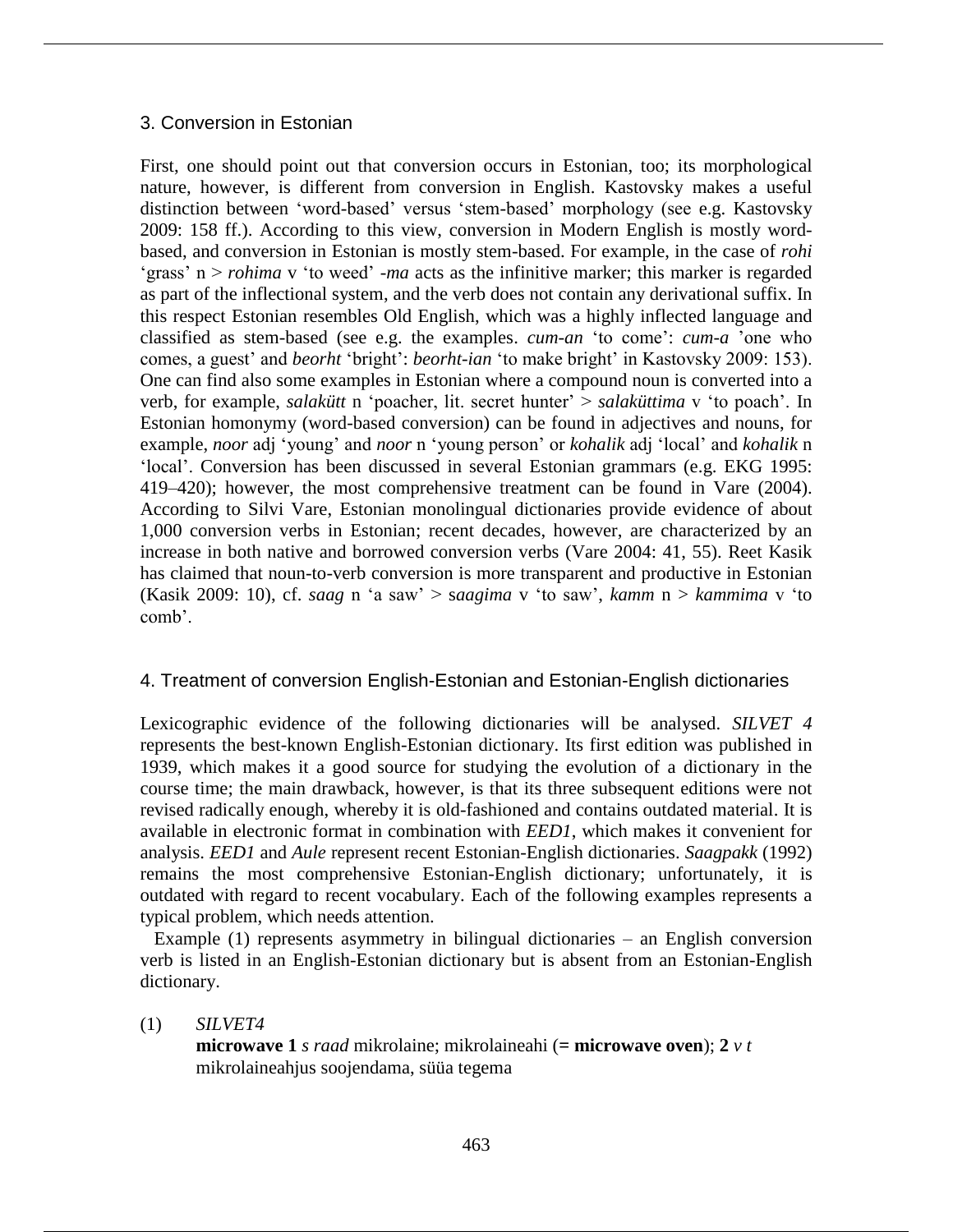## *EED1*  **mikro·laine·ahi** microwave (oven)]

The verb *microwave* has a well-established equivalent *mikrolaineahjus soojendama* in Estonian. Such multi-word equivalents, however, are not listed in Estonian-English dictionaries, but they deserve inclusion. In the case of inclusion the English verb *microwave* would be listed in an Estonian-English dictionary. Also, one could consider inclusion of the fore-clipping *laineahi* < *mikrolaineahi*, which sounds fresh and is suggested by *ÕS 2006*.

Example (2) represents the situation where an English-Estonian dictionary lists the noun *headline* but does not list the conversion verb.

(2) *SILVET4*

**headline** s pealkiri; veerutiitel; *trük ka* päistiitel

*LDOCE5* provides two meanings for the verb:

- (3) **headline²** *verb* 
	- **1** [ intransitive and transitive ] to appear as the main performer or band in a show :  *Eminem is headlining at the festival this year.*
	- **2** [ transitive usually passive ] to give a headline to an article or story

Here one might wonder whether suitable Estonian equivalents can be found. After some work with web resources and monolingual dictionaries I came up with the following suggestions:

### (4) **1** (*nt festivali)* peaesineja olema

**2** pealkirjastama, pealkirjaks panema, pealkirjaga varustama

*EKSS* does not list *peaesineja*, which shows that primary data is needed in addition to monolingual lexicographic resources. It is true that Estonian lexicographic resources are may be inadequate and do not sometimes represent actual language use. Another problem is that  $\tilde{O}S$  2006, which was prepared by language planners, includes words that have not been used in Estonian-language texts; in fact, such words should be regarded as usage recommendations.

Example (5) shows that the analysed dictionaries provide a multi-word (analytic) equivalent for the English verb *to veto*.

(5) *SILVET4*

**veto 1** *s* (*pl* **-oes**) veto, keeluõigus; keeld; **2** *v t (***-oes, -oed**) (millelegi) vetot peale panema, (autoriteetselt) ära keelama • **to put a (or one's) ~ upon** ära keelama, vetot peale panama

# *EED1* **veto** veto ‹*pl* **-oes**› • **vetot peale panema** veto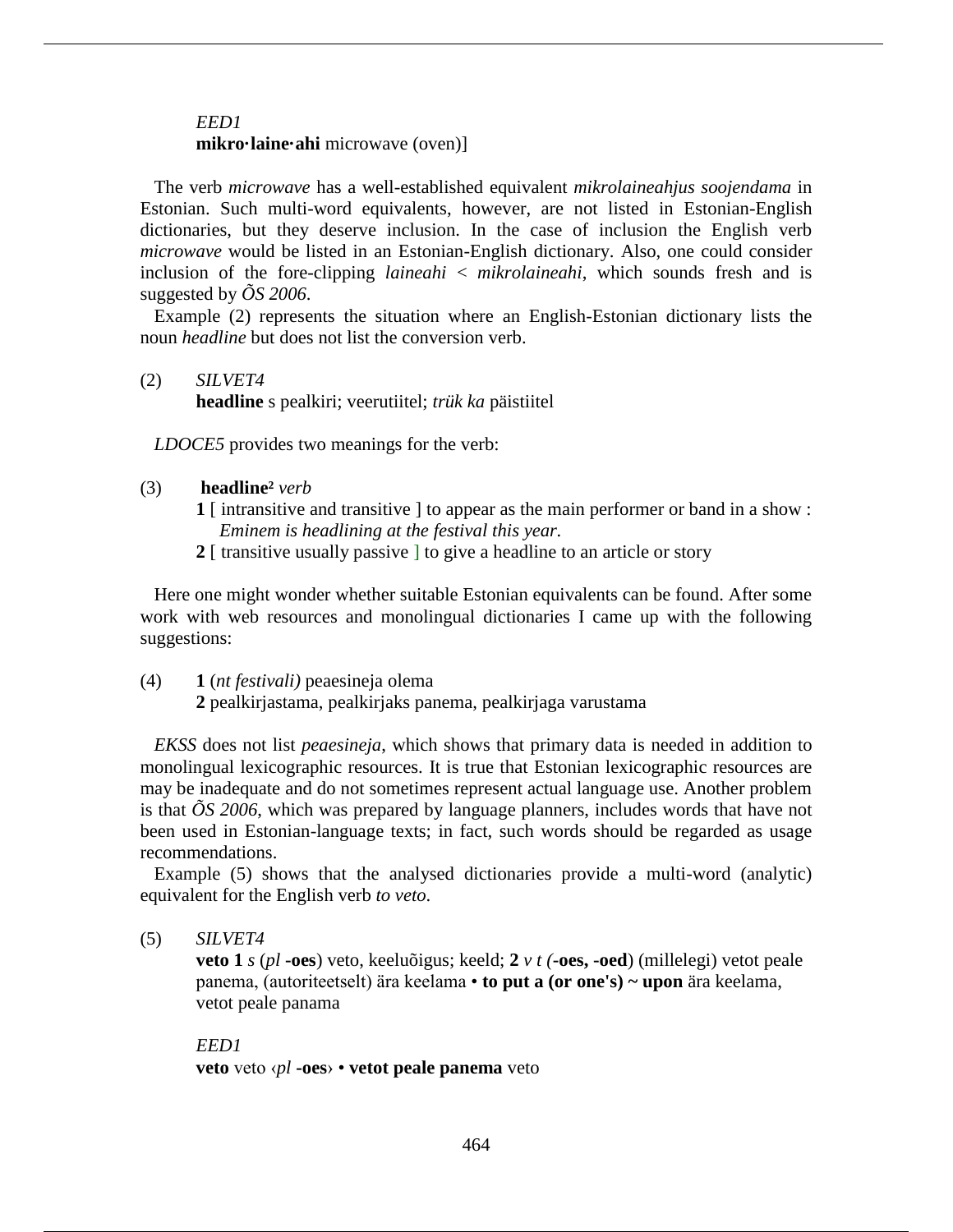*Saagpakk* **veto** 327 *(keeluõigus; keeld) s. lad.* veto (*pl* -oes); *(millelegi) ~t pale panama* to veto

However, in this case Estonian has to offer a suffixed (synthetic) equivalent *vetostama*  (= *vetot panema*)*,* which is listed by *EKSS* and *ÕS 2006*. The example shows that a lexicographer should consider the inclusion of both synthetic and analytic equivalents. Examples (6) and (7) show that borrowings from English and international words may be a potential trap for lexicographers. In the case of *krool n* 'the crawl (of swimming)'  $>$ *kroolima v* Estonian has developed a conversion verb while English prefers 'do the crawl'. However, compilers of several Estonian bilingual dictionaries have assumed by analogy a similar verb for English.

(6) *EED* **kroolima** *sport* crawl

*Aule* **kroolima** *sp* crawl, swim\* with a crawl stroke

*Saagpakk* **kroolima** [-in] 492 *v.i. (krooli ujuma)* to crawl, to swim the crawl ]

Example (7), which represents *prognoos* n 'forecast, prediction, prognosis' > *prognoosima* v 'to forecast, to predict', shows that the lexicographers have focused their search on etymologically related equivalents and have failed to come up with 'to forecast' and 'to predict'.

(7) *EED* **prognoosima** prognosticate, give\* a prognosis

*Saagpakk* **prognoosima** [-in] 492 *(ennustama) v. t.* to prognosticate

Example (8) represents a situation where two currently competing word-formation processes are involved in Estonian – conversion and suffixation. In recent decades Estonian language planners have promoted the use of converse verbs instead of verbs with the suffix *–eeri-*. In example (8) one can find the suffixed verb *sertifitseerima* but not the converse verb *sertima* (derived from the back-clipping *sert* < *sertifikaat*). In fact, both should be listed.

(8) *SILVET4* **certify** *v t & i* **(-ies, -ied; -iable, -ier**) tunnistama, tõendama; tagama; tunnistusega tõendama (midagi to); sertifikaati välja andma, sertifitseerima; (arstlikult) hullumeelseks tunnistama • **this is to certify that** ... käesolevaga tõendan, et ...

# 5. Discussion

The previous examples show that the treatment of noun-to-verb conversion in bilingual dictionaries calls for a comprehensive analysis. On the one hand, because conversion is a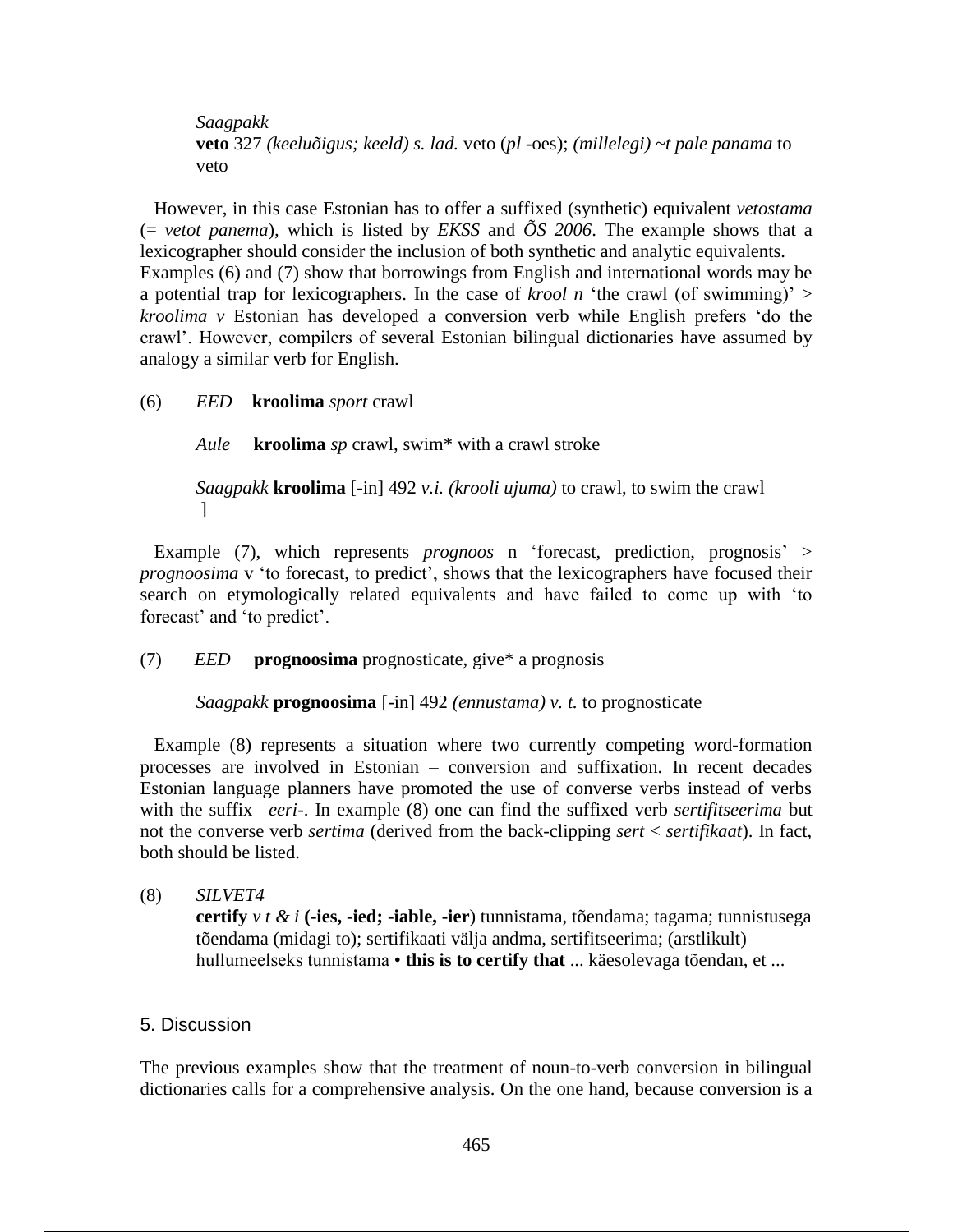productive process of word-formation, a bilingual dictionary is expected to list a fairly large number of such verbs. Thus, the principles of inclusion are important. In addition to English-Estonian dictionaries, it is also important to provide English converse verbs in Estonian-English dictionaries. At present this is not so; for example, the electronically searchable *EED1* does not list the verbs *blacklist*, *keyboard*, *network* or *weekend.* Moreover, since new conversion verbs are emerging, a lexicographer has to keep his/her finger on the pulse of language change. On the other hand, a bilingual lexicographer has to come up with good translation equivalents, which are reversible. Sometimes words that seem simple at first sight are not that easy at all for lexicographic treatment in bilingual dictionaries, for example, in the case of *shop*  $n > shop$  v the treatment of the verb is not that easy at all for English-Estonian dictionaries. From the perspective of Estonian, one has to analyse whether a converted verb can be translated by means of conversion, suffixation, or a well-established multi-word combination. It is also important to take into account that in many cases one can find both synthetic and analytic equivalents, and one has to decide which of them should be included. In the case of Estonian, one has to consider the possibility that language planners may have suggested a conversion verb that competes with its suffixed counterpart. Finally, one has to stress the need to analyse both primary data and secondary data (the existing lexicographic resources).

#### 6. Conclusion

There is considerable room for lexical enrichment of English-Estonian and Estonian-English dictionaries with regard to noun-to-verb conversion. On the one hand, lexicographers have to pay more attention to the problem of inclusion of English conversion verbs both in English-Estonian and Estonian-English dictionaries. On the other hand, the task of finding good translation equivalents is equally important. From the perspective of Estonian, one has to take into account the possibility that an English converse verb could be rendered by means of conversion, suffixation, or a multi-word equivalent. The established equivalents can be used for the enhancement of symmetry between English – language X and language  $X$  – English dictionaries.

#### References

#### **A. Dictionaries**

- **Aule, A. 2001, 2003.** *The Contemporary Estonian-English Dictionary*. Vol. 1, 2. Tallinn: Estonian Language Foundation.
- **Erelt, T. 2006.** *Eesti õigekeelsussõnaraamat 2006.* Tallinn: Eesti Keele Sihtasutus.  $(15 \text{ March } 2012 \text{ www.eki.ee/dict/gs/}).$   $(OS 2006)$
- **Fox, C. and R. Combley (eds.) 2009.** *Longman Dictionary of Contemporary English on DVD-ROM*. (Fifth edition.) Harlow: Pearson Education. (LDOCE5)
- **Langemets, M. et al. (eds.) 2009.** *Eesti keele seletav sõnaraamat.* Vol. I–VI. Tallinn: Eesti Keele Sihtasutus. (15 March 2012 www.eki.ee/dict/ekss/). (EKSS)
- **Mägi, R. (ed.) 2005.** *Estonian-English Dictionary*. (First edition.) Tallinn: TEA. (EED1)

**Saagpakk, P.F. 1992.** *Estonian-English Dictionary*. Tallinn: Koolibri.